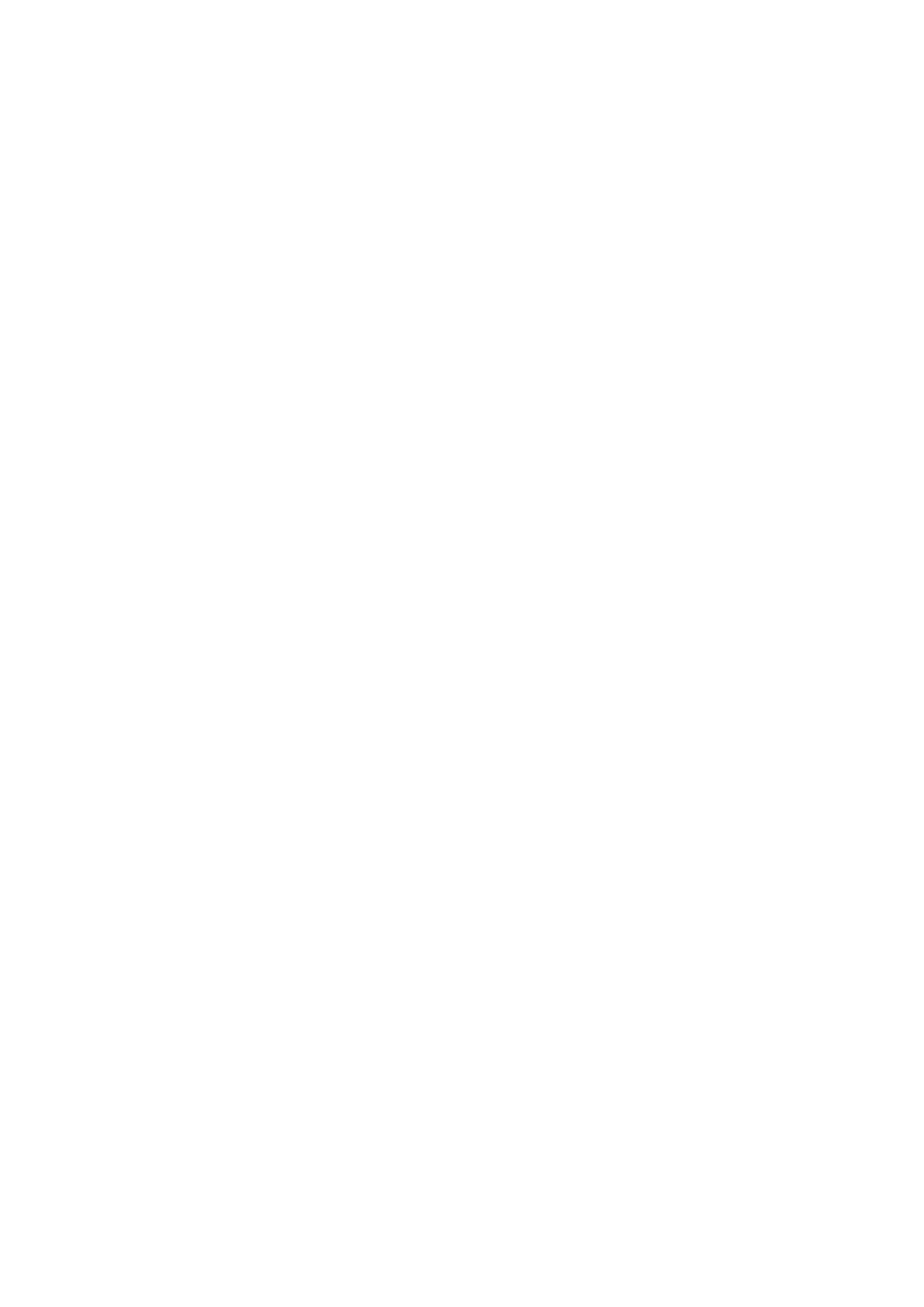# *Environ Facials*

*Environ was formed by renowned plastic surgeon Dr Des Fernandes. The main aim of the product is to correct any chronic deficiency of vitamin A, anti-oxidants and essential nutrients that may be lacking in our skin, due to environmental damage.*

*Environ's focus is to rehabilitate the skin's natural barrier instead of promoting over exfoliation. Environ is suitable for all skin types, all ages and all photo types, men and women. The products used all include variations of Vitamin C, which is a special oil soluble version, avoiding the additional harmful preservatives, colorants and fragrances.*

### **Deep cleansing and relaxing facial**

with the added benefit of a foot or scalp massage. 60 min – R400

### **Mini Cleansing Facial**

A basic 'mini' facial, suitable for all skin types. 30 min - R280

### **Gent's Facial**

(Includes foot or scalp massage) Release stress and tension and boost your skin with executive treatment. 60min - R400

# *Gatineau Facials*

*The history of this well respected brand begins in 1885 with the birth of an extraordinary Frenchwoman Madame Jeanne Gatineau who devoted her entire life to beauty. She opened her first beauty salon in Paris in 1937 working in close collaboration with doctors and dermatologists to develop her first line of skin care products.*

*Gatineau provides a range of skin care products that truly understand your skins requirements. Beginning life as a spa brand, Gatineau is known worldwide for their innovative skin care solutions - they believe in providing women with the best results,*

 *by uniquely combining science and nature to create products that deliver noticeable results. Their range of treatments allows you to achieve a flawless complexion that will leave your skin radiant from first thing in the morning to the last thing at night. Gatineau is a vision of beauty, desired by all.*

# **Flash Facials**

30 min - R315

### **Illuminating Flash Facial**

Suffering from tired, lacklustre skin? This facial rejuvenates and illuminates the skin, leaving you looking and feeling radiant.

### **Men's Flash Facial**

This facial not only relaxes and moisturises the skin, but also rebalance the skin through the detoxifying effects.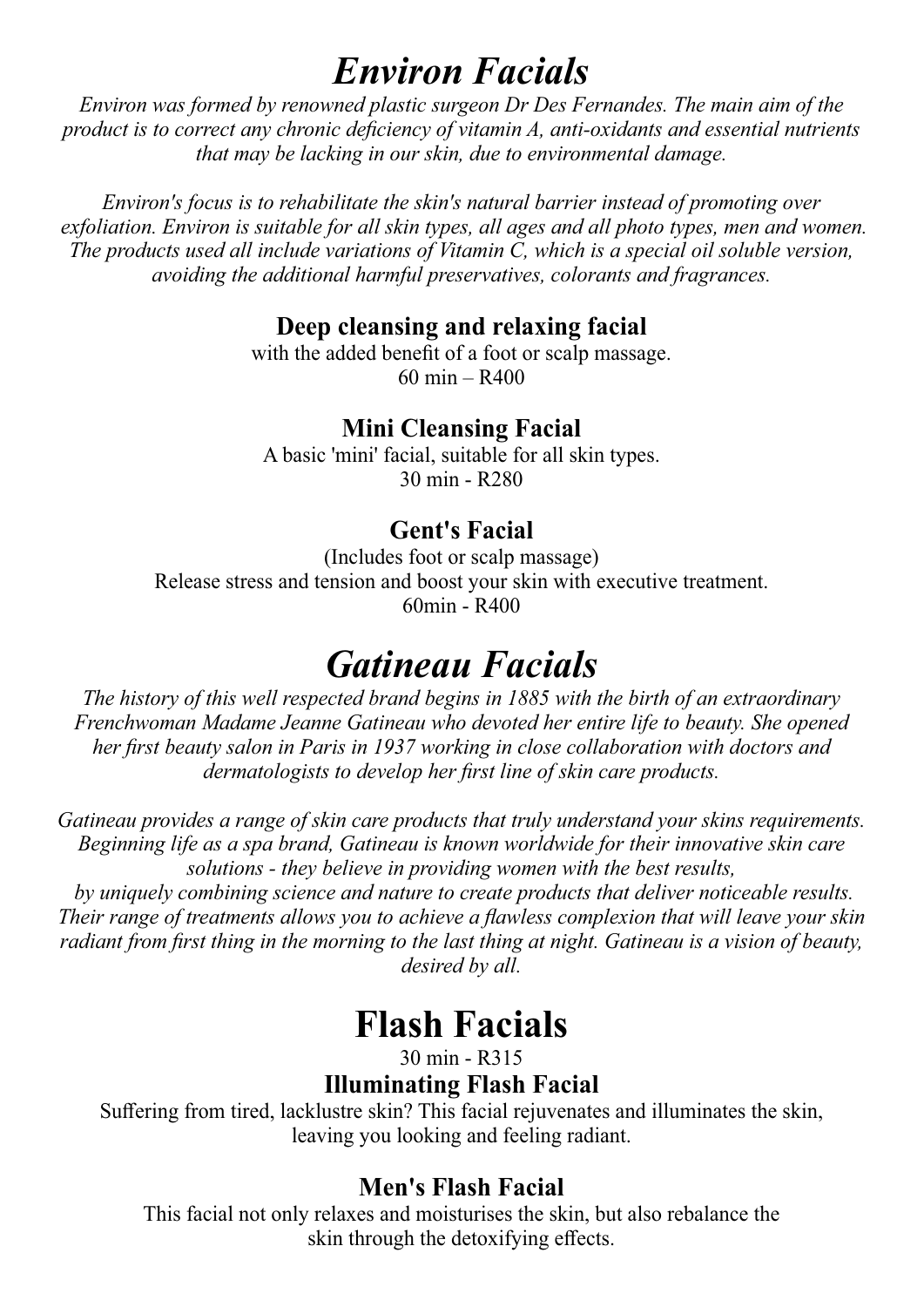# **Fundamental Facials**

60 min – R790

### **Moisture Replenish Facial**

This technology aims to maintain the ideal moisture content inside the skin, specifically provides the right "osmotic balance", and to facilitate deep hydration that lasts.

### **Nutri Comfort Facial**

These products are rich in vitamins and essential ingredients to re-balance, moisturise and calm the skin. Leaving the skin soft, supple and silky smooth and deeply nourished.

### **Deep Cleansing Facial**

This clarifying treatment with Grapefruit, not only purifies and mattifies the skin, but also rebalances combination and oily skin; leaving you with the perfect completion afterwards.

### **Rejuvenating Anti-Aging Facial**

With Melatogenine's advanced technology, combined with its probiotics and complex of ultra-powerful antioxidants, we aim to slow down the keratinisation process, leaving you with a younger looking skin for longer.

*ADD AN INTENSE SPECIALIZED MASK FOR ONLY R200 EXTRA*

*Ask your therapist for more information*

# *Specialized Facial Treatments*

90 min – R1010

### **Instant Lifting Facial**

This facial targets wrinkles and loss of firmness whilst it leaves your skin ultra-radiant. The stimulation of collagen and elastin reserves to lift and help remould the skin's support structure.

### **Premium Anti-Aging Facial**

This treatment not only lifts but also reshapes the facial contours whilst it illuminates the skins *complextion, restores ultra rejeneration and moisture.*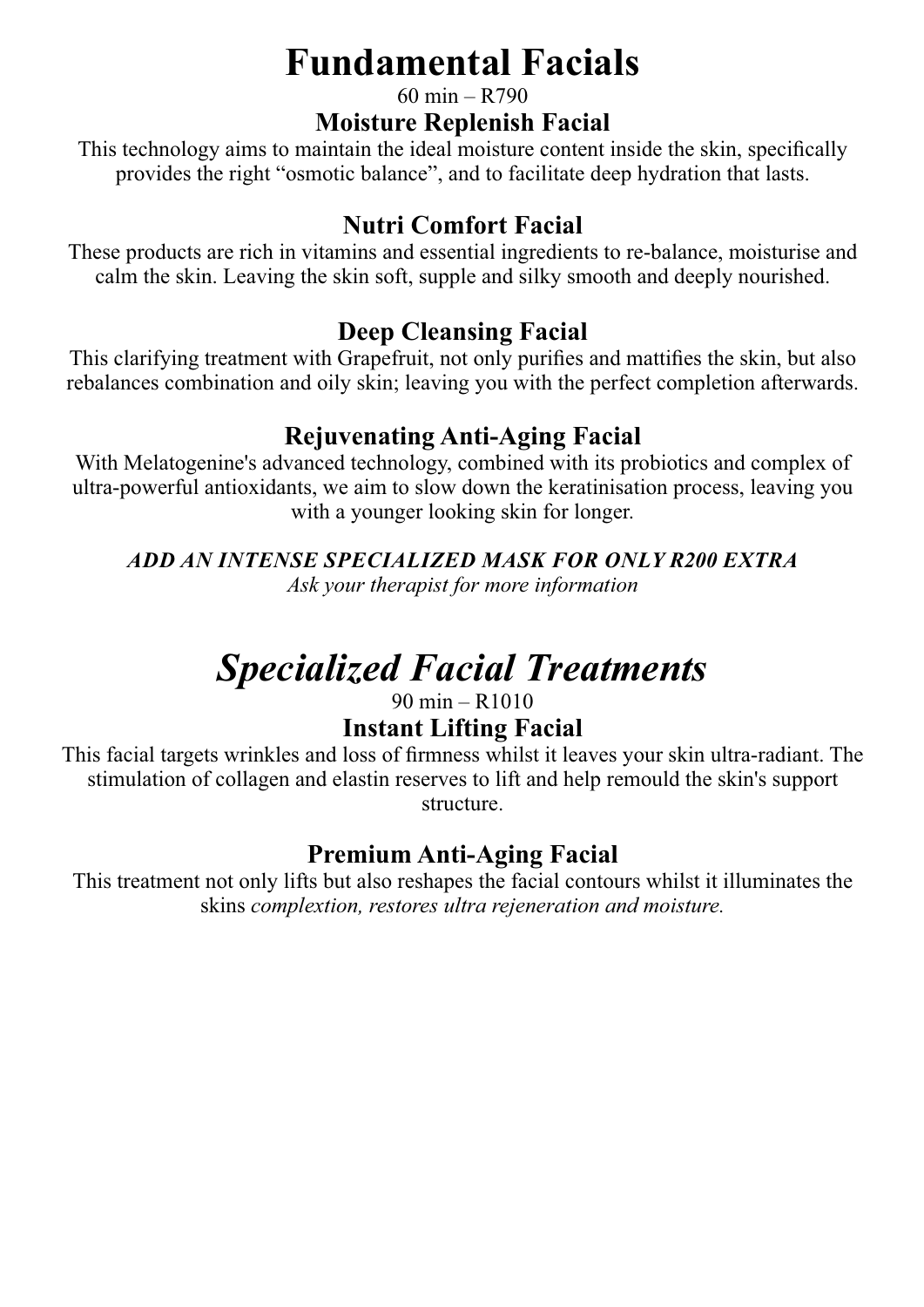## *Massages Aromatherapy Massage*

Full Body Massage 60 min – R650 Back & Neck Massage  $30 \text{ min} - R450$ 

Aromatherapy Hand Massage 20 min – R220 Aromatherapy Foot Massage 20 min – R220

*Using a light pressure and a blend of essential oils, these massages will ease stress and relieve tension, leaving you feeling relaxed and your aching muscles soothed.*

# *Hot Stone Massage*

Full Body Massage 60 min- R750 Back & Neck Massage 30 min - R445

*This massage takes you to a deeper level of relaxation. Using rhythmical movements, the heat from the Basalt Hot Stones penetrates to a deeper level than hands alone. The warmth has a healing effect on the body, bringing balance and harmony.*

# *Swedish Massage*

Full Body Massage 60 min – R700 Back & Neck Massage 30 min – R400

*A firmer pressure is applied during this massage to help combat even the tightest of muscles. This massage has a deep relieving effect on the body.*

# *Indian Head Massage*

30 min - R350 *This is an oil free massage, which stimulates the scalp and releases any underlying tension in the head, neck and shoulders*

# *Swedish/Hotstone/Aromatherapy Massage*

90 min - R1025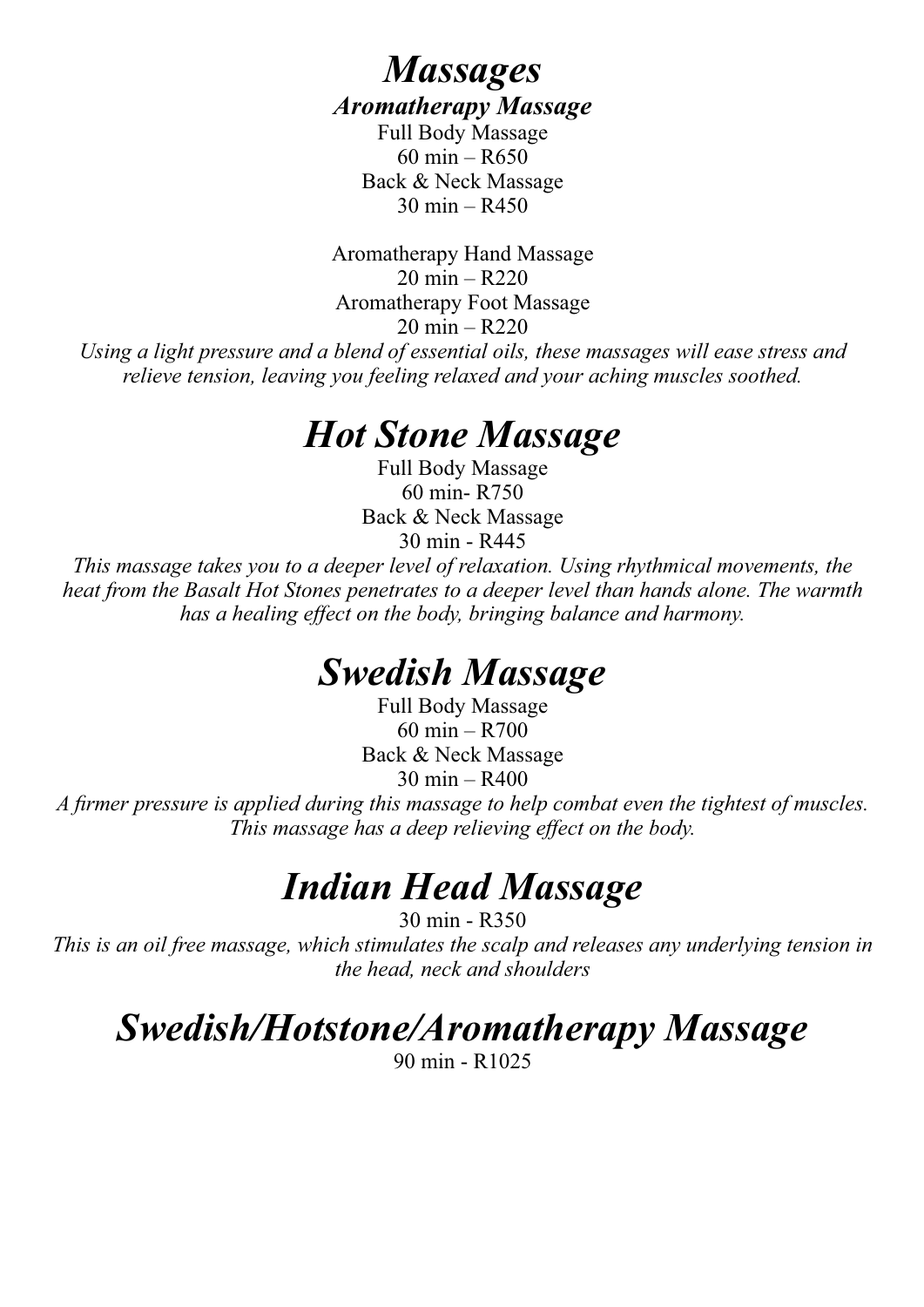# *Hands & Feet*

Full Manicure 55min -R350 Full Pedicure 65 min – R370 French Manicure 70 min – R405 French Pedicure 80 min - R415 Re- Varnish 30 min - R90 Express Manicure or Pedicure (shape, buff and paint of nails) 30 min - R250 Mens Pedicure 65 min - R445

# *Gel Nails*

*Full Set Gel (hands or feet) 75 min - R350 Full Set French (hands or feet) 90 min - R370 Soak of 45 min - R100*

# *Beauty Basics (Waxing)*

*½ Leg or Arms 30 min – R200 ¾ Leg 45 min - R250 Bikini - R150 ½ Leg and Bikini 60 min - R300 Full Leg 60 min - R275 Full Leg and Bikini 90 min - R400 Lip/Chin/Brow or Stomach 30 min - R65 Lip & Chin Combo 30 min - R110 Underarm 30 min - R150 Brazilian 45 min - R250 Hollywood 60 min - R275*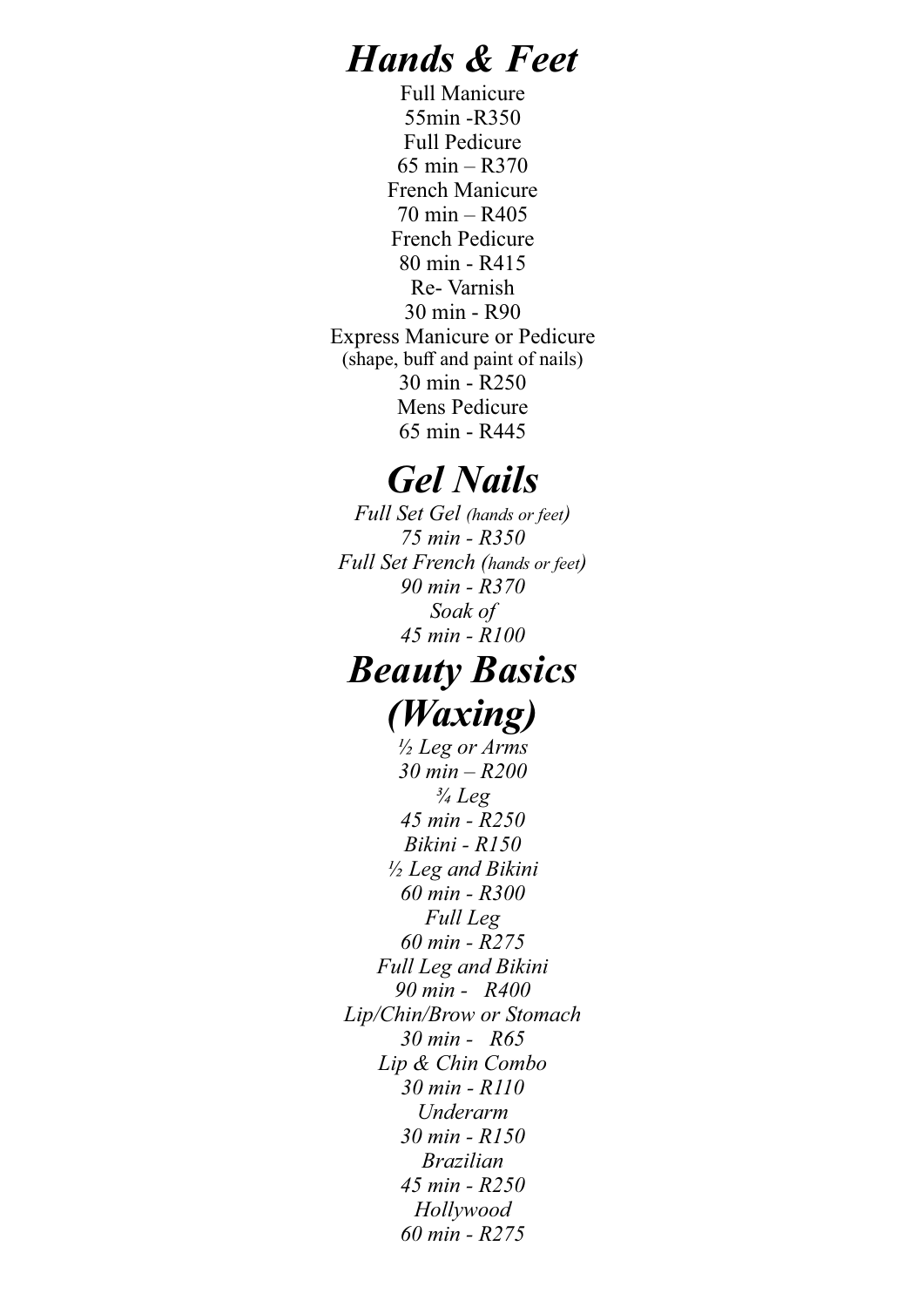# *Tints*

*Lash tint 30 min - R150 Brow tint 30 min - R150 Lash & Brow tint Combo 45 min - R200 Brow wax & tint Combo 45 min - R200*

# *Body Treatments*

*This exfoliating body treatment will polish away dead skin cells and help to improve circulation, leaving you feeling energised and your skin softer and smoother.*

> *Full Body Scrub & moisturize 45 min – R400 Full Body Scrub & Mask 60 min – R450*

# *Sauna*

*15 minutes sauna session R100 30 minutes sauna session R150*